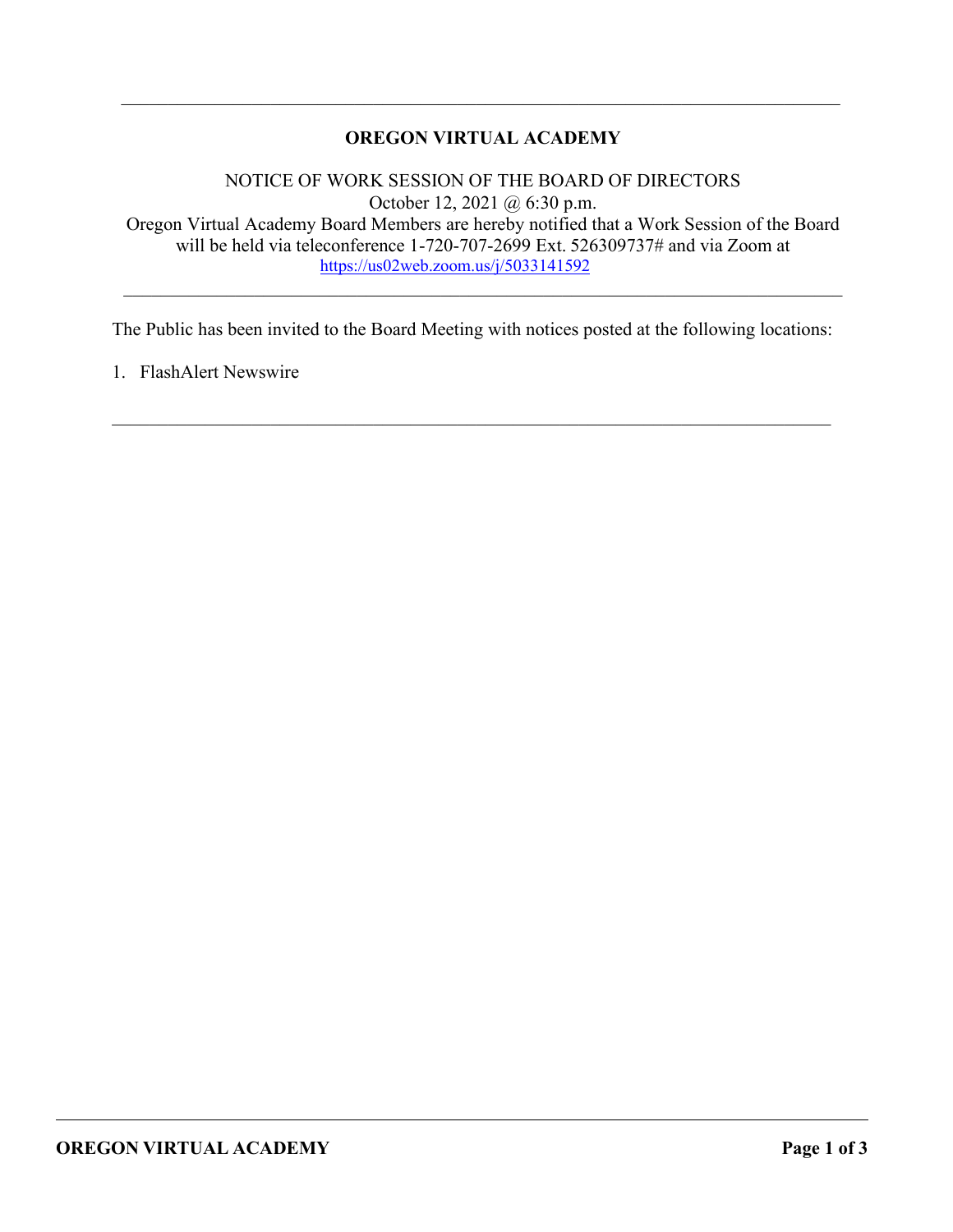### **WORK SESSION AGENDA**

# **BOARD OF DIRECTORS OREGON VIRTUAL ACADEMY**

**Tuesday, October 12, 2021 6:30 p.m.** <https://us02web.zoom.us/j/5033141592>

# **INSTRUCTIONS FOR PRESENTATIONS TO THE BOARD BY PARENTS AND CITIZENS**

The Oregon Virtual Academy welcomes your participation at the School's Board meetings. The purpose of a public meeting of the Board of Directors is to conduct the affairs of the School in public. We are pleased that you are in attendance and hope that you will visit these meetings often. Your participation assures us of continuing community interest in our School. To assist you in the ease of speaking/participating in our meetings, the following guidelines are provided.

- 1. Agendas are available to all audience members at the door to the meeting or by requesting the agenda from School Officials (541-751-8060).
- 2. The "Public Comment" portion is set aside for members of the audience to raise issues that are not specifically on the agenda. These presentations are limited to three (3) minutes and total time allotted to non-agenda items will not exceed fifteen (15) minutes. The Board may give direction to staff to respond to your concern or you may be offered the option of returning with a citizen-requested item.
- 3. When addressing the Board, speakers are requested to stand, to state their name and address, and to adhere to the time limits set forth.
- 4. Citizens may request that a topic related to school business be placed on a future agenda by submitting a written request at least seventy-two (72) hours in advance of any regular meeting. Once such an item is properly placed on the agenda, the Board can respond, interact, and act upon the item.